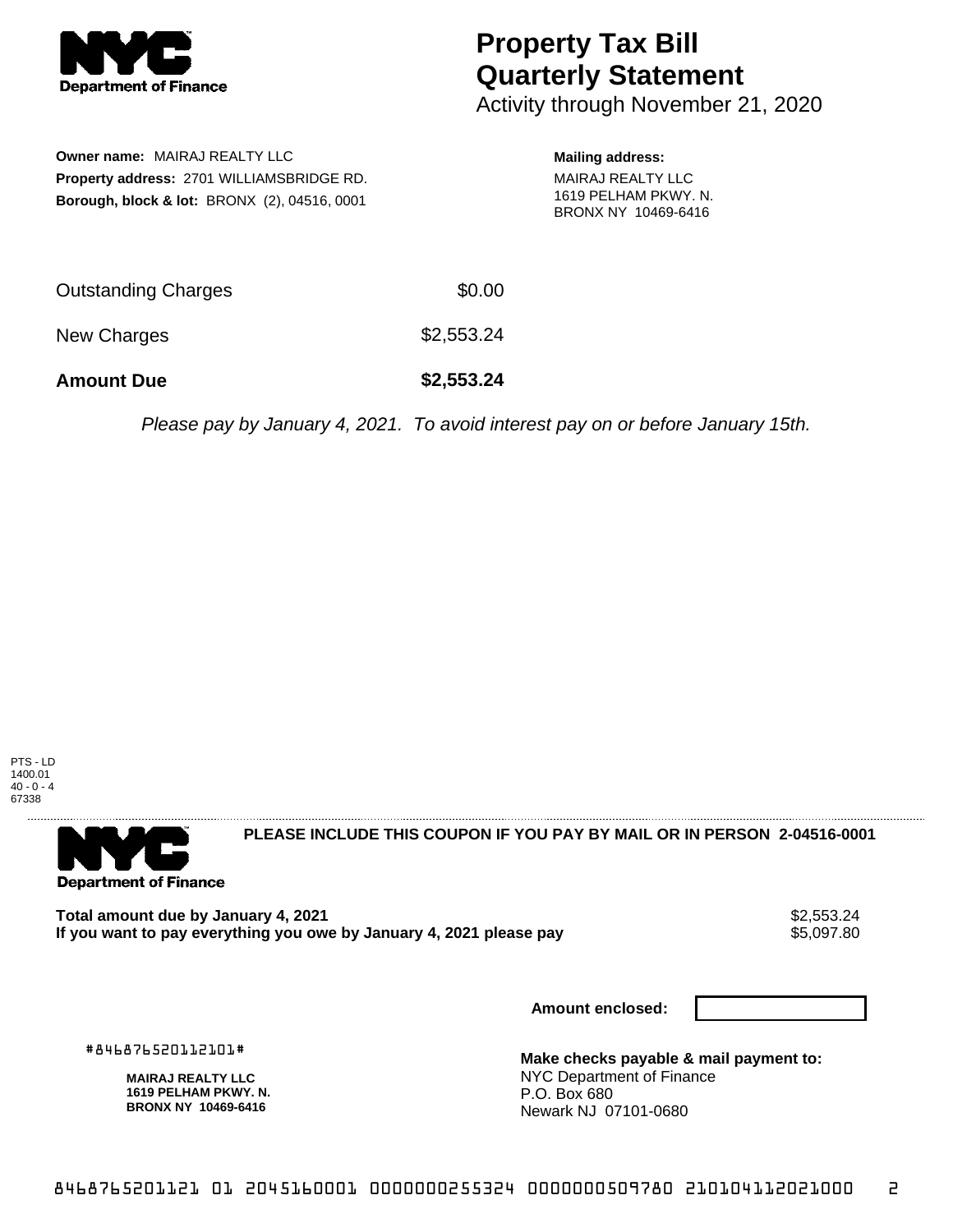

| <b>Billing Summary</b>                                                     | <b>Activity Date Due Date</b> |                     | <b>Amount</b> |
|----------------------------------------------------------------------------|-------------------------------|---------------------|---------------|
| Outstanding charges including interest and payments                        |                               |                     | \$0.00        |
| Finance-Property Tax                                                       |                               | 01/01/2021          | \$2,479.36    |
| <b>Adopted Tax Rate</b>                                                    |                               |                     | \$73.88       |
| <b>Total amount due</b>                                                    |                               |                     | \$2,553.24    |
| <b>Tax Year Charges Remaining</b>                                          | <b>Activity Date</b>          | <b>Due Date</b>     | Amount        |
| <b>Finance-Property Tax</b>                                                |                               | 04/01/2021          | \$2,479.36    |
| <b>Adopted Tax Rate</b>                                                    |                               |                     | \$73.88       |
| Total tax year charges remaining                                           |                               |                     | \$2,553.24    |
| If you want to pay everything you owe by January 4, 2021 please pay        |                               |                     | \$5,097.80    |
| If you pay everything you owe by January 4, 2021, you would save:          |                               | \$8.68              |               |
| How We Calculated Your Property Tax For July 1, 2020 Through June 30, 2021 |                               |                     |               |
|                                                                            |                               | Overall             |               |
| Tax class 4 - Commercial Or Industrial                                     |                               | <b>Tax Rate</b>     |               |
| Original tax rate billed                                                   |                               | 10.5370%            |               |
| New Tax rate                                                               |                               | 10.6940%            |               |
| <b>Estimated Market Value \$257,000</b>                                    |                               |                     |               |
|                                                                            |                               |                     | <b>Taxes</b>  |
| <b>Billable Assessed Value</b>                                             |                               | \$94,120            |               |
| <b>Taxable Value</b>                                                       |                               | \$94,120 x 10.6940% |               |
| <b>Tax Before Abatements and STAR</b>                                      |                               | \$10,065.20         | \$10,065.20   |
| Annual property tax                                                        |                               |                     | \$10,065.20   |
| Original property tax billed in June 2020                                  |                               |                     | \$9,917.44    |
| <b>Change In Property Tax Bill Based On New Tax Rate</b>                   |                               |                     | \$147.76      |

Please call 311 to speak to a representative to make a property tax payment by telephone.

For information about the interest rate charged on late payments, visit nyc.gov/taxbill.

## **Home banking payment instructions:**

- 1. **Log** into your bank or online bill pay website.
- 2. **Add** the new payee: NYC DOF Property Tax. Enter your account number, which is your boro, block and lot, as it appears here: 2-04516-0001 . You may also need to enter the address for the Department of Finance. The address is P.O. Box 680, Newark NJ 07101-0680.
- 3. **Schedule** your online payment using your checking or savings account.

## **Did Your Mailing Address Change?**

If so, please visit us at **nyc.gov/changemailingaddress** or call **311.**

When you provide a check as payment, you authorize us either to use information from your check to make a one-time electronic fund transfer from your account or to process the payment as a check transaction.